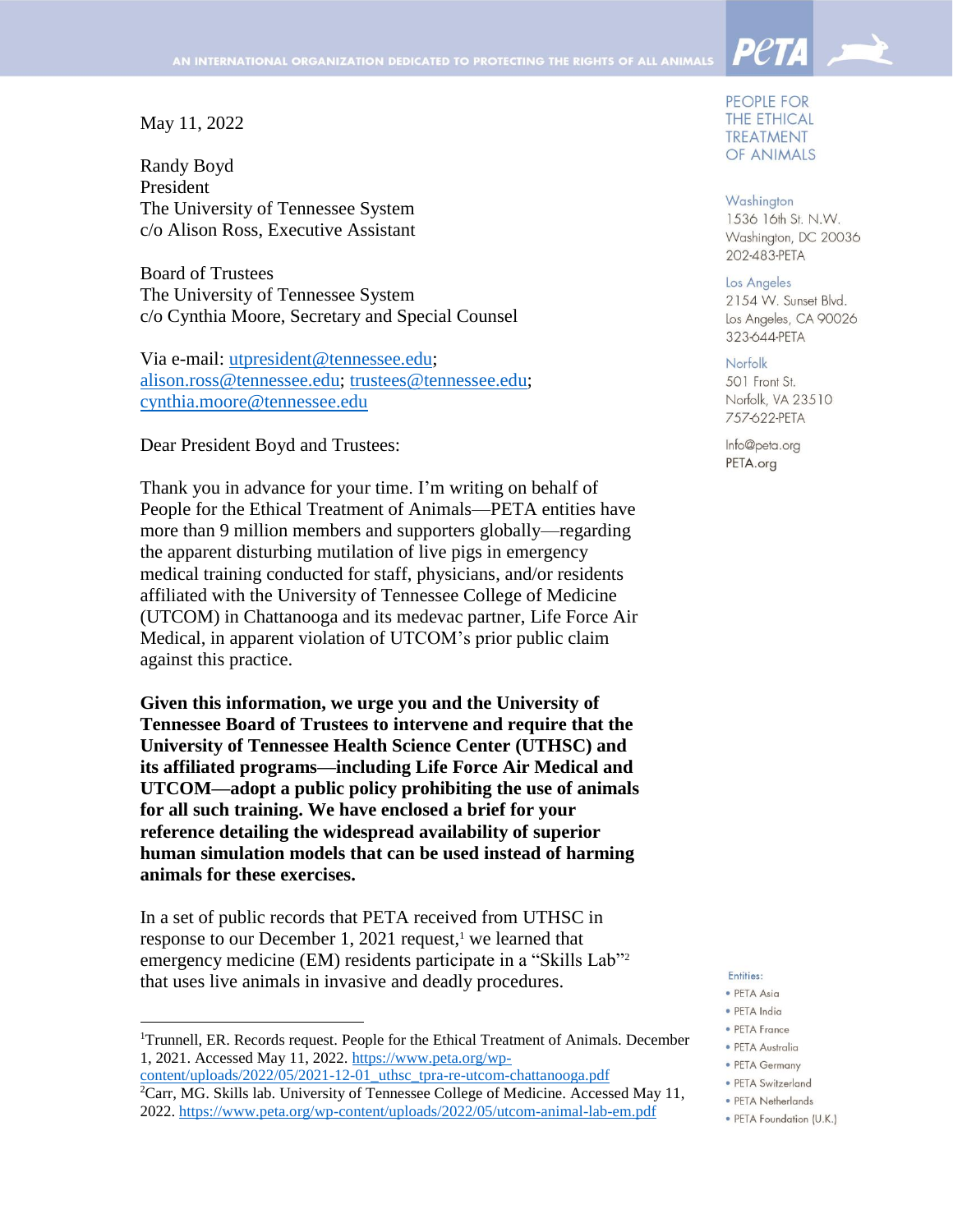This appears to be a blatant contradiction of UTCOM's prior public claim that live animals are not used in EM resident training. Specifically, in 2018, ABC affiliate News Channel 9 interviewed Dr. R. Bruce Shack, dean of UTCOM-Chattanooga, and reported, "According to the Dean, the College does not use live animals in its Emergency Medicine Resident Training or it's [*sic*] Advanced Trauma Life Support and Pediatric Advanced Life Support courses."<sup>3</sup>

On January 18, we sent a letter to UTHSC Chancellor Dr. Peter F. Buckley regarding this troubling matter. <sup>4</sup> He sent us an interim reply on February 4, stating that he would have to "check into this going forward." <sup>5</sup> Despite repeated follow-ups, we have not yet heard back from him.

UTCOM leadership also acknowledges that using live animals in its graduate medical training is a serious detriment to the institution's reputation. In a 2016 internal e-mail, the former interim dean and current associate dean for academic affairs, Robert C. Fore, warned, "The issue of live animal models will not go away. While we have removed this from the medical school curriculum, it remains in GME [graduate medical education]. So far we have not had a reporter be perceptive enough to press the question about GME, but it is coming. And our response will be viewed as being less than forthcoming about the use of animals on the Chattanooga campus. Discovering that we are still using animals, even though in GME, will be very damaging to the College of Medicine and our credibility."<sup>6</sup>

You can contact me at [ShriyaS@peta.org.](mailto:ShriyaS@peta.org) I look forward to your reply regarding this important issue. Thank you.

Sincerely yours,

Kin

l

Shriya Swaminathan Research Associate International Laboratory Methods Division Laboratory Investigations Department

<sup>&</sup>lt;sup>3</sup>Levine, A. New calls to end surgical training on live pigs at UT College of Medicine Chattanooga. NewsChannel9.com. May 7, 2018. Accessed May 11, 2022. [https://newschannel9.com/news/local/new](https://newschannel9.com/news/local/new-calls-to-end-surgical-training-on-live-pigs-in-chattanooga)[calls-to-end-surgical-training-on-live-pigs-in-chattanooga](https://newschannel9.com/news/local/new-calls-to-end-surgical-training-on-live-pigs-in-chattanooga)

<sup>4</sup>Swaminathan, S. Letter to Chancellor Buckley. People for the Ethical Treatment of Animals. January 18, 2022. Accessed May 11, 2022. [https://www.peta.org/wp-content/uploads/2022/02/2022-01-18-letter-to](https://www.peta.org/wp-content/uploads/2022/02/2022-01-18-letter-to-uthsc-incoming-chancellor.pdf)[uthsc-incoming-chancellor.pdf](https://www.peta.org/wp-content/uploads/2022/02/2022-01-18-letter-to-uthsc-incoming-chancellor.pdf)

<sup>5</sup>Buckley, PF. PETA re animal use in UTHSC Life Force training. UTHSC Office of the Chancellor. February 4, 2022. Accessed May 11, 2022. [https://www.peta.org/wp-content/uploads/2022/05/PETA-re](https://www.peta.org/wp-content/uploads/2022/05/PETA-re-animal-use-in-UTHSCLife-Force-training.pdf)[animal-use-in-UTHSCLife-Force-training.pdf](https://www.peta.org/wp-content/uploads/2022/05/PETA-re-animal-use-in-UTHSCLife-Force-training.pdf)

<sup>6</sup>Fore, RC. Live animal models. UTCOM. August 9, 2016. Accessed May 11, 2022. <https://www.peta.org/wp-content/uploads/2022/05/robert-fore-re-live-animals-email.pdf>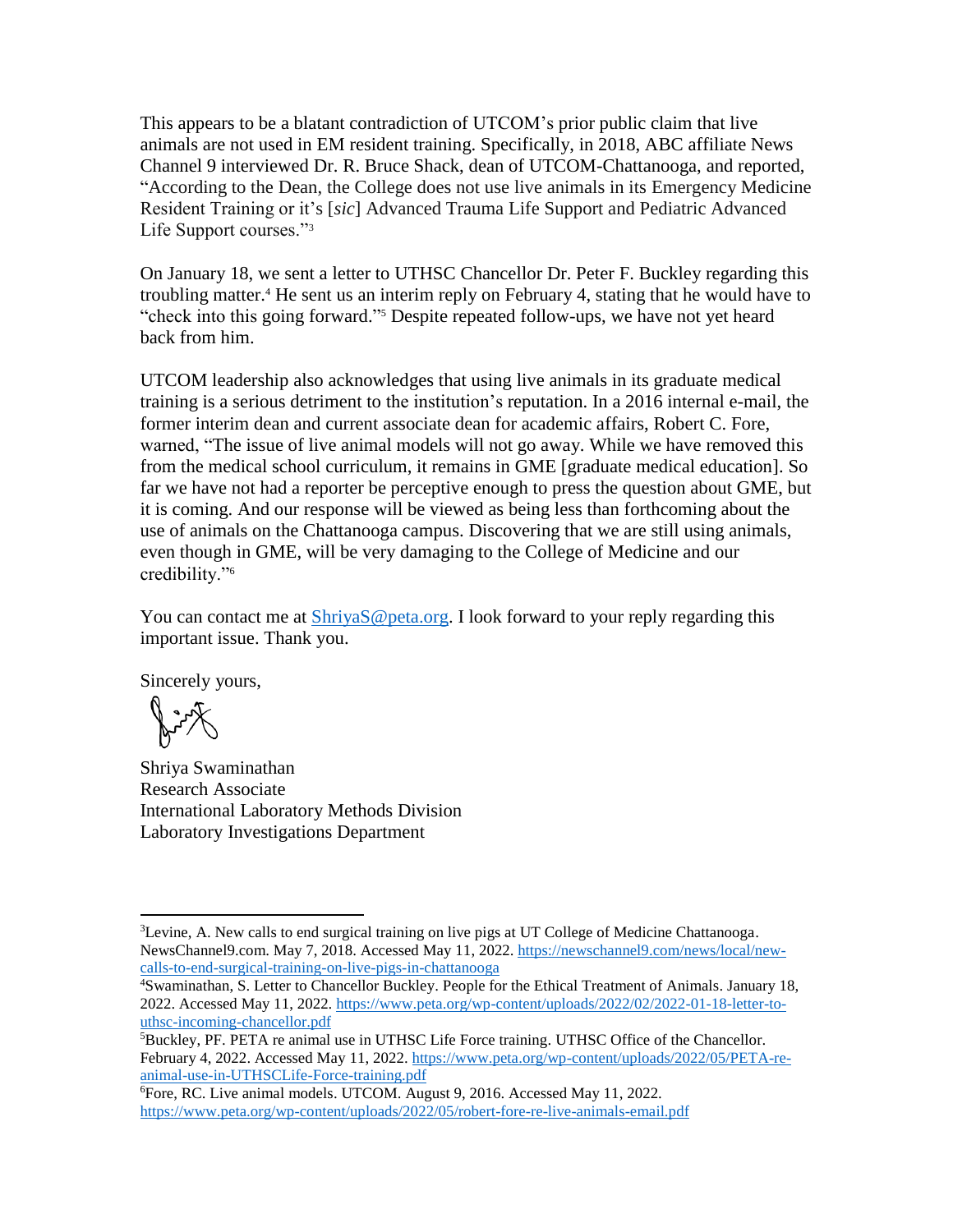cc: Peter F. Buckley, M.D., Chancellor, UTHSC [\(pbuckle2@uthsc.edu\)](mailto:pbuckle2@uthsc.edu)

R. Bruce Shack, M.D., FACS, Professor and Dean, UTHSC College of Medicine Chattanooga ([shack@uthsc.edu\)](mailto:shack@uthsc.edu)

Scott E. Strome, M.D., Robert Kaplan Executive Dean and Vice Chancellor of Clinical Affairs, UTCOM [\(sstrome@uthsc.edu\)](mailto:sstrome@uthsc.edu)

Robert C. Fore, Ed.D., FACEHP, CHCP, Associate Dean for Academic Affairs, UTHSC College of Medicine Chattanooga ([rfore@uthsc.edu\)](mailto:rfore@uthsc.edu)

Michael G. Carr, M.D., FACS, FAAP, Director of Clinical Simulation Education, University of Tennessee College of Medicine [\(michael.carr@universitysurgical.com\)](mailto:michael.carr@universitysurgical.com)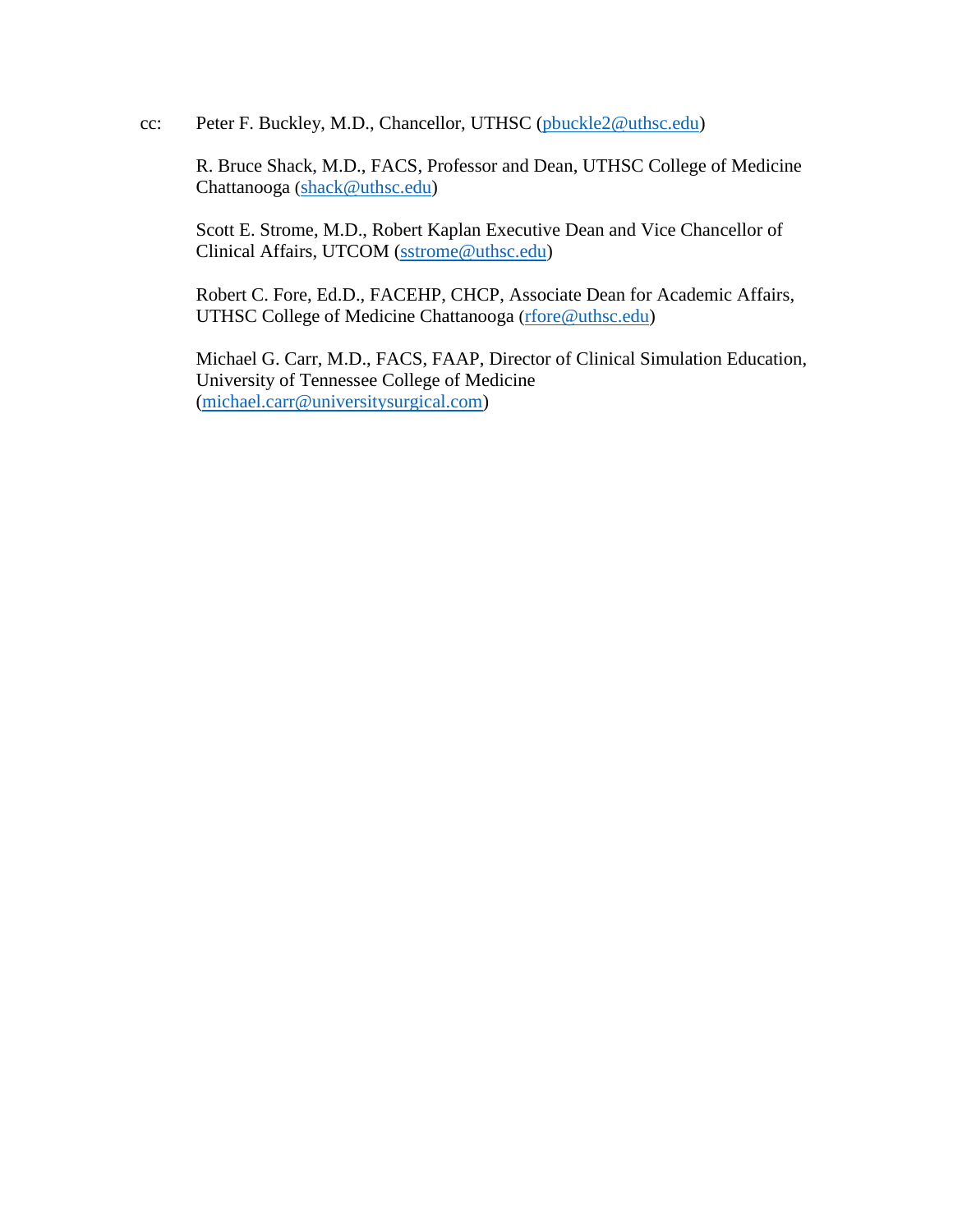# **Briefing Regarding Non-Animal Methods for Life Force Air Medical Training**

**Submitted by: Shriya Swaminathan Research Associate People for the Ethical Treatment of Animals (PETA)**

**November 04, 2021**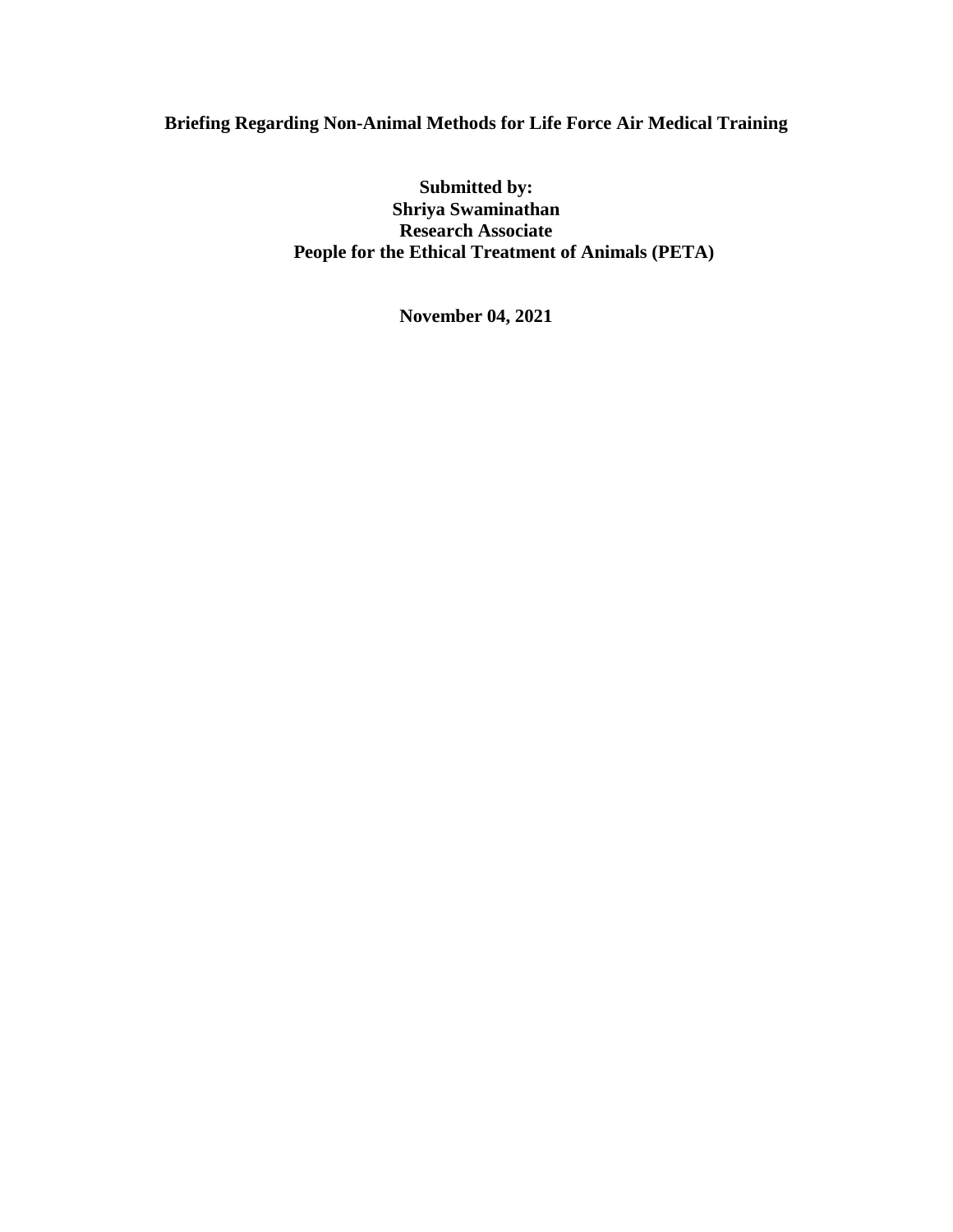# **Table of Contents**

| Ι.   | Anatomical and Physiological Differences Between Species<br>Render Animals Poor Surrogates for Human Medicine     | 3        |
|------|-------------------------------------------------------------------------------------------------------------------|----------|
| П.   | Non-Animal Methods Can Effectively Teach the Procedures<br>Covered in the Life Force Air Medical Training Program | $\Delta$ |
| III. | Replacing Animal Use in Medical Training is More Effective, Ethical,<br>and Economical                            |          |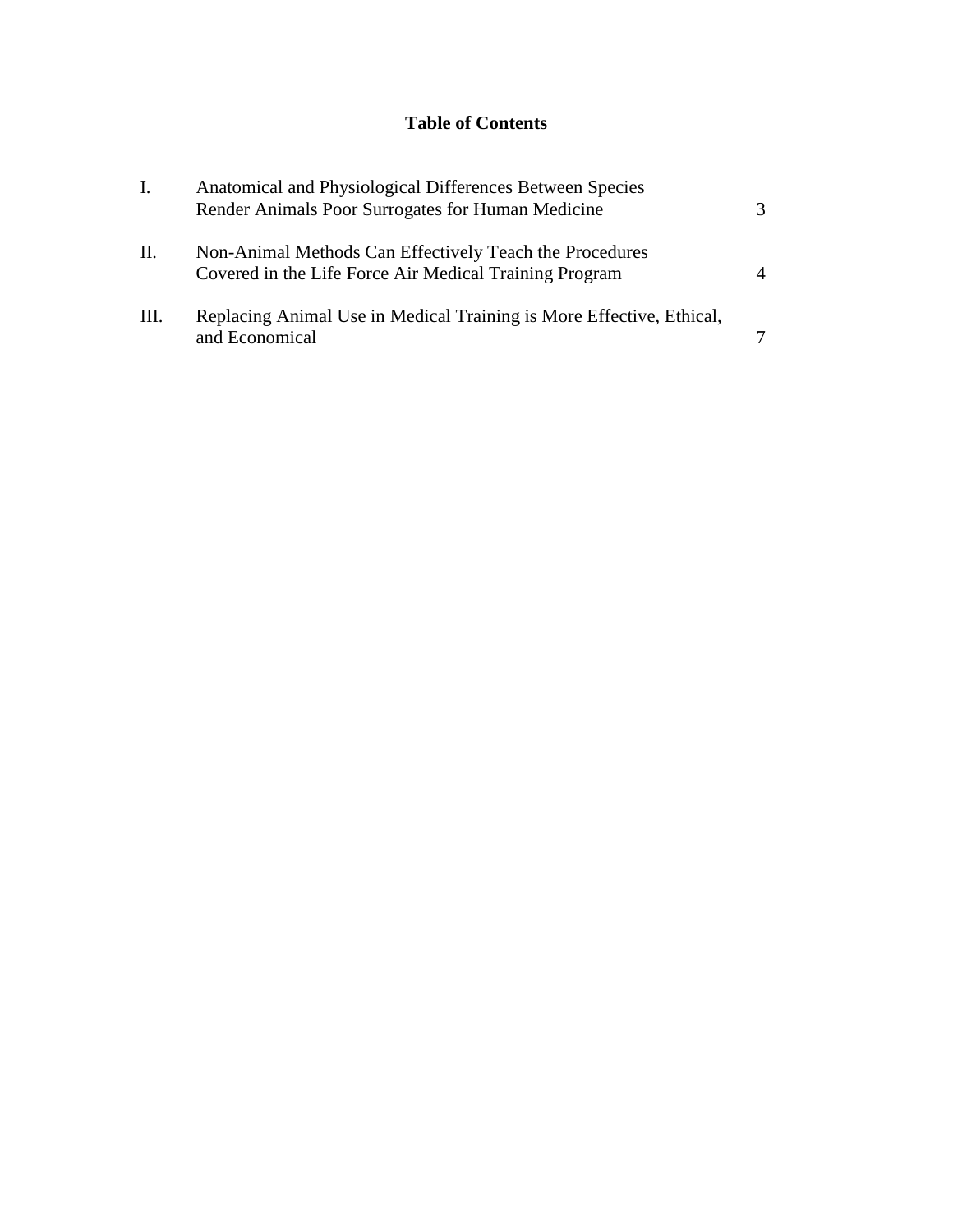### **I. Anatomical and Physiological Differences Between Species Render Animals Poor Surrogates for Human Medicine**

There are numerous significant anatomical and physiological differences between pigs and human beings that render the former a poor surrogate for teaching human medical procedures. Compared to human beings:

- 1. Pigs have thicker skulls and necks, a different hindbrain orientation, a larger subarachnoid space, and a greater degree of blood clotting.<sup>1</sup>
- 2. Pigs' blood takes longer to start clotting after an injury, but the clots propagate faster, the enzyme breakdown of clots after 30 minutes is to a lesser degree, and fibrinogen contributes less to the clots, whereas platelets contribute more.<sup>2</sup>
- 3. Pigs' hind limb arterial anatomy is different from that of humans, and pigs also have smaller limbs.<sup>3</sup>
- 4. Instructors cannot assess medics' proficiency in ventilating pigs' lungs or producing changes in blood gas levels that would indicate a successful patient recovery after a trauma.<sup>4</sup>
- 5. Pigs have smaller torsos and thicker skin.<sup>5</sup>

Anatomical differences between human beings and other species can negatively compromise the quality of medical training provided, potentially leading to serious problems or medical errors when performing these techniques in a clinical setting. One study criticizes the use of animals for hemorrhage control training, stating, "[p]roblems with this type of training model are multiple and include differences in anatomy, differences in the force required on the tourniquet to arrest bleeding, ethical concerns for the animals, and lack of repeatable training as erroneous management frequently results in death of the animal."<sup>6</sup> Similar criticism apply to other medical skills, such as establishing an airway—using animals during training allows only one airway attempt before another animal is required, increasing costs and decreasing the number of repetitions permitted in order to develop proficiency; because of species differences in

 $\overline{\phantom{a}}$ <sup>1</sup> Baxter D, Kwok H-T, DeFelice J, et al. Blast injury in pigs. Society of British Neurological Surgeons. 2017. Available at: [http://www.sbns.org.uk/index.php/download\\_file/view/1130/229/;](http://www.sbns.org.uk/index.php/download_file/view/1130/229/) Accessed: October 28, 2021.

<sup>2</sup> Kessler U, Grau T, Gronchi F, et al. Comparison of porcine and human coagulation by thrombelastometry. Thromb Res. 2011;128(5):477-482. doi:10.1016/j.thromres.2011.03.013. [https://www.ncbi.nlm.nih.gov/pubmed/21492909.](https://www.ncbi.nlm.nih.gov/pubmed/21492909)

<sup>&</sup>lt;sup>3</sup> Barnes SL. University of Missouri Combat Casualty Training Consortium (MU CCTC) for the study of militarily relevant trauma training seeking to validate and compare both live tissue and inanimate simulator training. Army award number W81XWH-11-2-0155. September 30, 2014.

<sup>4</sup> Vadodaria BS, Gandhi SD, McIndoe AK. Comparison of four different emergency airway access equipment sets on a human patient simulator. Anaesthesia. 2004;59(1):73-79. doi:10.1111/j.1365- 2044.2004.03456.x[. https://www.ncbi.nlm.nih.gov/pubmed/14687103](https://www.ncbi.nlm.nih.gov/pubmed/14687103)

<sup>5</sup> McLellan R. Pigs and military: Medical training using animals does not save lives. The San Diego Union-Tribune. March 31, 2012.

[http://www.sandiegouniontribune.com/sdut-military-medical-training-using-animals-does-not-2012mar31](http://www.sandiegouniontribune.com/sdut-military-medical-training-using-animals-does-not-2012mar31-story.html) [story.html;](http://www.sandiegouniontribune.com/sdut-military-medical-training-using-animals-does-not-2012mar31-story.html) Accessed: October 28, 2021.

<sup>&</sup>lt;sup>6</sup> Matt Ritter E, Bowyer MW. Simulation for trauma and combat casualty care. Minim Invasive Ther Allied Technol. 2005;14(4):224-234. doi:10.1080/13645700500243703. [https://pubmed.ncbi.nlm.nih.gov/16754168/.](https://pubmed.ncbi.nlm.nih.gov/16754168/)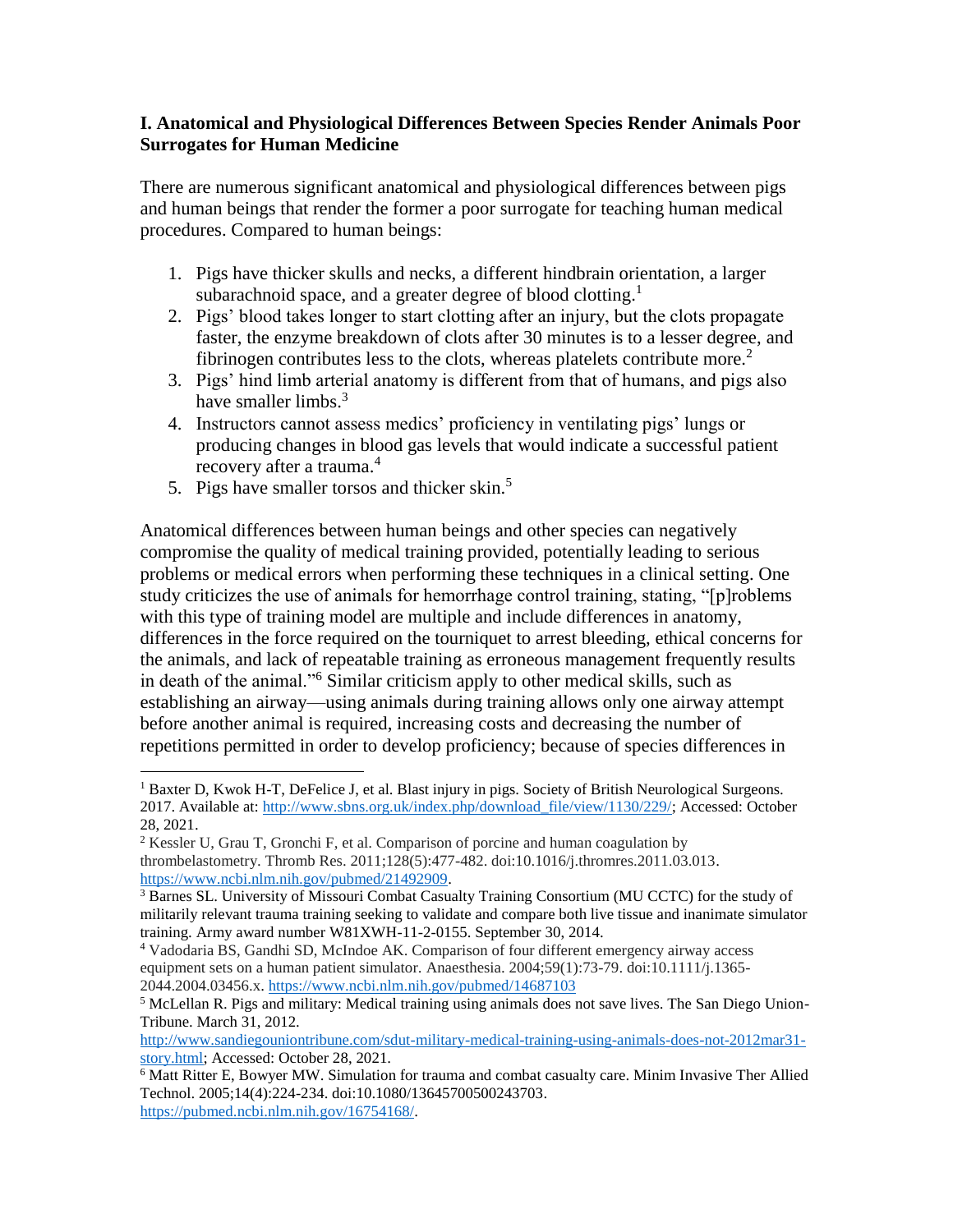anatomy (e.g., airway size and critical landmark identification), being able to stabilize the airway of a pig doesn't necessarily mean being able to stabilize the airway of an injured human.

## **II. Non-Animal Methods Can Effectively Teach the Procedures Covered in the Life Force Air Medical Training Program**

In 2021, researchers in Europe and Australia conducted a systemic review of 50 studies that compared the use of "humane" teaching methods and live animals for education and training purposes, finding improved learning outcomes over time when trainees used animal-free methods due in part to the higher fidelity and efficacy of modern simulators available.<sup>7</sup> The authors concluded that in "90% of studies humane teaching methods were as or more effective than harmful animal use in achieving desired learning outcomes," and that, "The use of humane teaching methods instead is based not only on legal, ethical, and economic factors, but also on evidence that these training techniques are just as efficient or even better in improving knowledge, understanding, and clinical or surgical skills proficiency among students."<sup>8</sup>

Several studies have demonstrated the superiority of manikins as a teaching tool for cricothyrotomy. Dr. N.V. Kulkarni, an anesthesiologist at Mount Vernon Hospital, concurs that a crucial criteria for procedural competency is the assurance that the patient will survive after the procedure and that using live pigs is a poor training model in obtaining these valuable life-saving skills.<sup>9</sup> Dr. Kulkarni also emphasizes that "[a]ppropriate training methods assess the student's ability to oxygenate and ventilate patients appropriately."<sup>10</sup> This was demonstrated in a study that used a computerized human patient simulator (HPS) developed by Medical Education Technologies, Inc. (METI)—students in the study who trained on METI's 'Quiktrach' and 'Melker' sets tool had a 100% success rate in cricothyroid cannulae placement for treating emergency hypoxaemia.<sup>11</sup>

One study demonstrated that the use of animals yields poor cricothyrotomy placement accuracy by students; whereas, training on non-animal models such as human cadavers resulted in a reduction in the number of cricothyrotomy attempts and improved successful airway placement rates.<sup>12</sup> Another study concluded that "[p] ractice on mannequins leads

 $\overline{a}$ 

 $7$  Zemanova MA, Knight A. The Educational Efficacy of Humane Teaching Methods: A Systematic Review of the Evidence. Animals (Basel). 2021;11(1):114. Published 2021 Jan 7. doi:10.3390/ani11010114. [https://pubmed.ncbi.nlm.nih.gov/33430457/.](https://pubmed.ncbi.nlm.nih.gov/33430457/)

<sup>8</sup> Ibid.

<sup>&</sup>lt;sup>9</sup> Kulkarni NV. Cricothyrotomy pig model flawed. Emerg Med J. 2009;26(8):623.

doi:10.1136/emj.2008.071183. [https://pubmed.ncbi.nlm.nih.gov/19625575/.](https://pubmed.ncbi.nlm.nih.gov/19625575/)

 $10$  Ibid.

<sup>11</sup>Vadodaria BS, Gandhi SD, McIndoe AK. Comparison of four different emergency airway access equipment sets on a human patient simulator. Anaesthesia. 2004;59(1):73-79. doi:10.1111/j.1365- 2044.2004.03456.x[. https://pubmed.ncbi.nlm.nih.gov/14687103/.](https://pubmed.ncbi.nlm.nih.gov/14687103/)

<sup>&</sup>lt;sup>12</sup> McCarthy MC, Ranzinger MR, Nolan DJ, Lambert CS, Castillo MH. Accuracy of cricothyroidotomy performed in canine and human cadaver models during surgical skills training. J Am Coll Surg. 2002;195(5):627-629. doi:10.1016/s1072-7515(02)01337-6[. https://pubmed.ncbi.nlm.nih.gov/12437248/.](https://pubmed.ncbi.nlm.nih.gov/12437248/)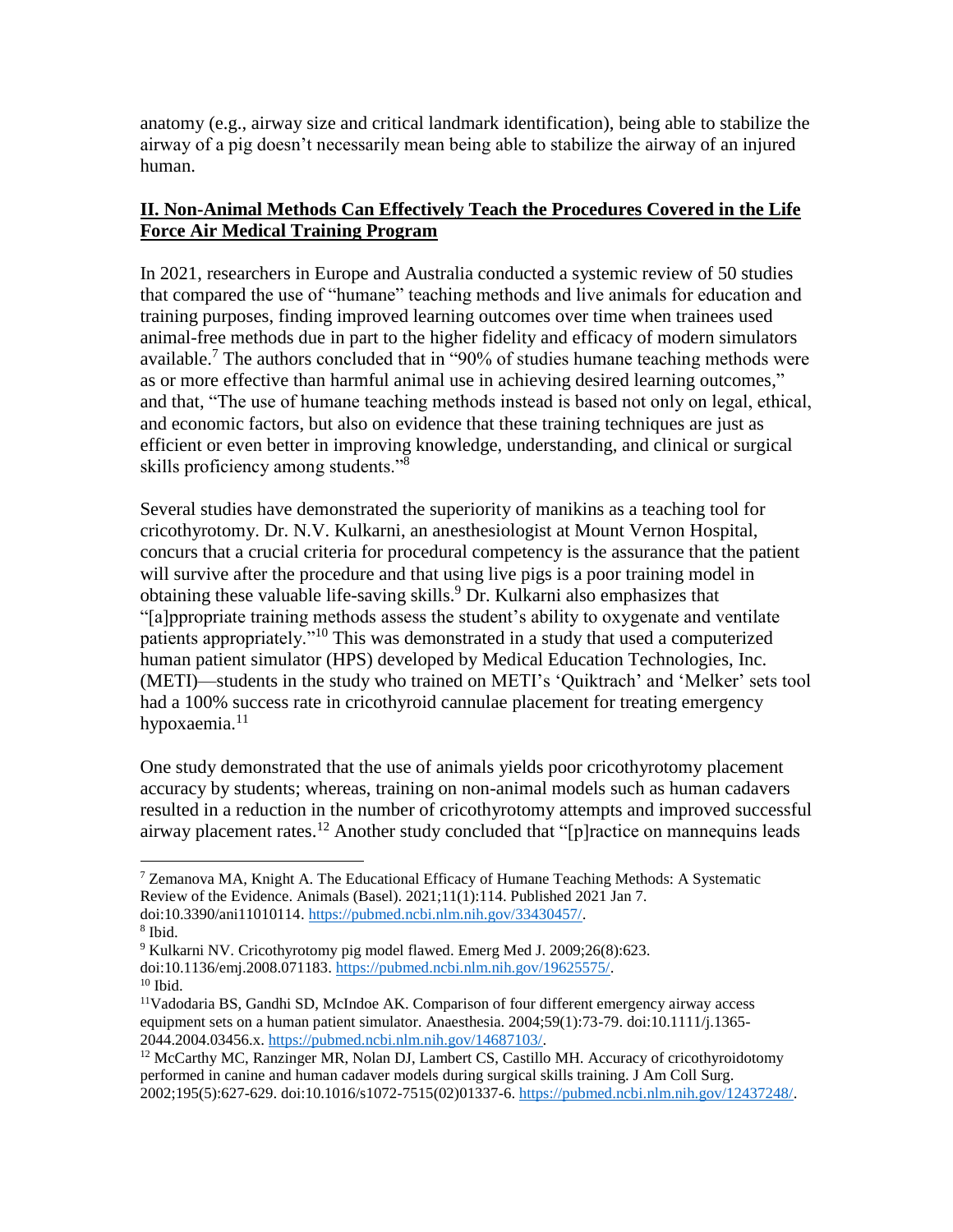to reductions in cricothyroidotomy times and improvement in success rates. By the fifth attempt, 96% of participants were able to successfully perform the cricothyroidotomy in 40 s or less." $^{13}$ 

A study evaluating Simulab Corporation's TraumaMan model found the simulator to be ''superior'' to using animals for surgical airway placement instruction.<sup>14</sup> According to the study, "Students found the HPS to be superior to the animal model in teaching surgical airways [mean 3.64; standard deviation (SD) 0.93] and for management of pneumothorax (mean 3.86; SD 0.77). The students felt the [human patient simulator] would be useful in [Advanced Trauma Life Support] and should be included … ." Key conclusions from this study include that-

- 1. Simulab is a valuable tool for teaching ATLS Surgical airway skills.
- 2. Simulab is superior to standard techniques in teaching surgical airway skills.
- 3. Simulab is a valuable tool in teaching diagnosis and management of pneumothorax.
- 4. Simulab is superior to the animal model in teaching diagnosis and management of pneumothorax.
- 5. Simulab is a valuable tool in teaching diagnosis and management of pericardial tamponade.
- 6. Simulab is superior to the animal model in teaching diagnosis and management of pericardial tamponade.
- 7. Simulab is a realistic simulator for teaching patient assessment.
- 8. Simulab is a realistic simulator for teaching treatment options.
- 9. Simulab is a realistic simulator for demonstrating response to treatment.
- 10. Human patient simulators should be included in future version of the ATLS course.
- 11. There is a steep learning curve for the student using the human patient simulator.
- 12. Simulab improved [trainee] confidence in the clinical scenarios ("moulage").
- 13. Simulab improved [trainee] confidence for dealing with future trauma patient encounters.<sup>15</sup>

Another study recruited 27 third-year anesthesiology residents from Amiens, Caen, and Rouen University Medical Centers in France. Participants had some prior training in difficult airway management through lectures and clinical practice during internships. However, none of them had former experience on task trainers, high-fidelity simulators or, cricothyrotomy in a real-life 'cannot intubate, cannot ventilate' situation. After a 2 day seminar training that included practicing airway management techniques on human

 $\overline{a}$ 

<sup>&</sup>lt;sup>13</sup> Wong DT, Prabhu AJ, Coloma M, Imasogie N, Chung FF. What is the minimum training required for successful cricothyroidotomy?: a study in mannequins. Anesthesiology. 2003;98(2):349-353. doi:10.1097/00000542-200302000-00013[. https://pubmed.ncbi.nlm.nih.gov/12552192/.](https://pubmed.ncbi.nlm.nih.gov/12552192/)

<sup>14</sup> Simulab. (n.d.). The TraumaMan System. <https://simulab.com/collections/traumaman-system>

<sup>&</sup>lt;sup>15</sup> Block EF, Lottenberg L, Flint L, Jakobsen J, Liebnitzky D. Use of a human patient simulator for the advanced trauma life support course. Am Surg. 2002;68(7):648-651. [https://pubmed.ncbi.nlm.nih.gov/12132752/.](https://pubmed.ncbi.nlm.nih.gov/12132752/)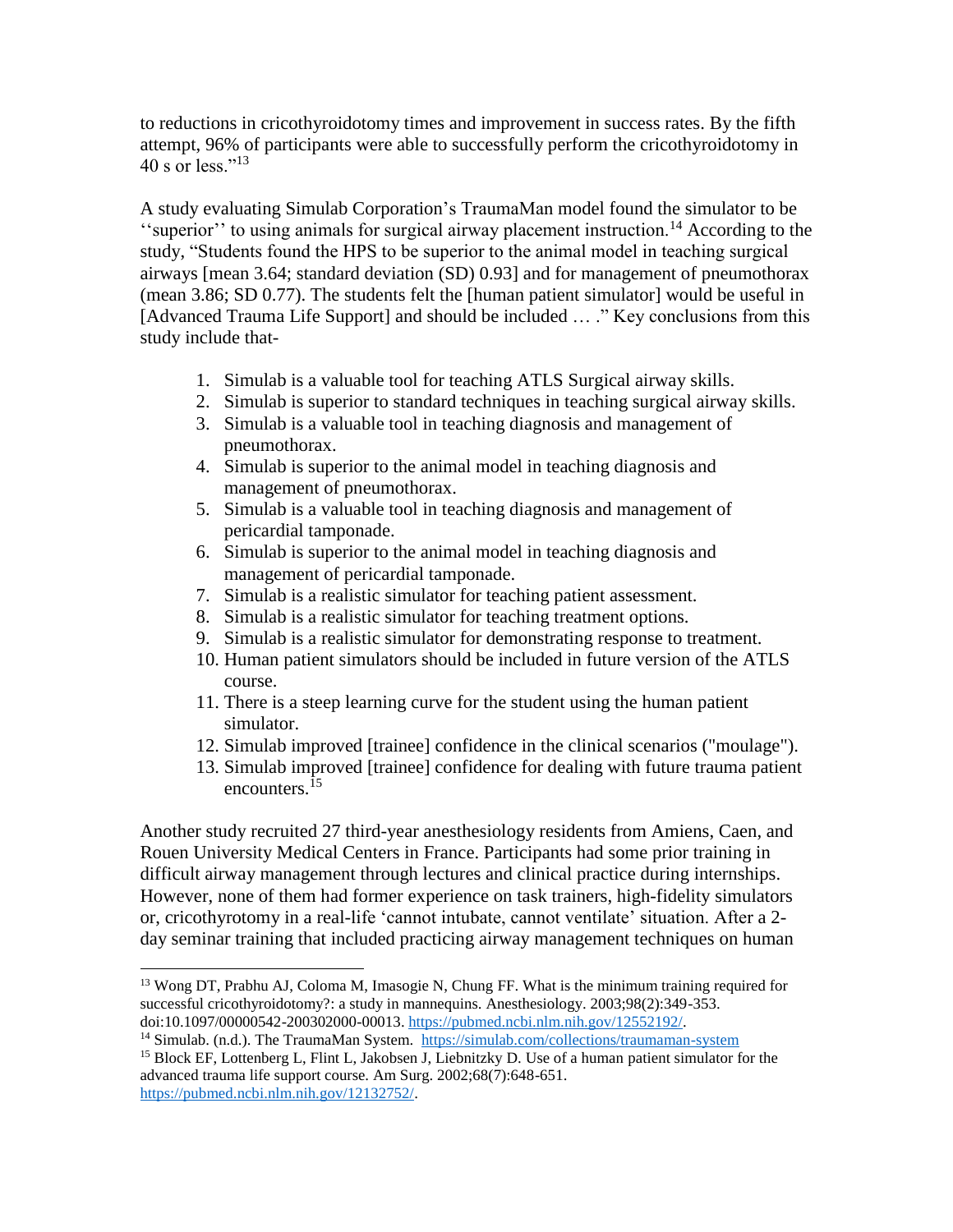patient simulators, residents significantly improved compliance with airway management guidelines and their performance of the cricothyrotomy procedure.<sup>16</sup>

Another study implemented simple tools and materials to develop what the team called a Chest Tube High-Feedback Educational Simulation Trainer (CHEST). This tool was simple to construct from affordable materials and was well reviewed by study participants, which included students and proctors. The overall consensus was that CHEST offers a "realistic demonstration of skin cutting, muscle puncture, and blunt dissection." Based on the results, most participants agreed or strongly agreed that "the model provided a realistic cut for skin and fat layers, hemostat puncture and spread through the muscle layer, and finger sweep. The majority also agreed that the model allowed for proper training of tube placement, skin suturing, and tube securing."<sup>17</sup>

A Canadian research team compared the delivery of emergency skills between study participants who trained using pigs versus participants who trained using the TraumaMan model. The authors reported the inability to repeatedly practice cricothyroidotomy on the same animal, and the requirement for an animal care facility, as drawbacks to the feasibility of using pigs for teaching this procedure. Further, they acknowledge that the airway anatomy in pigs differs from that of human beings. The study concluded, "TraumaMan is a suitable alternative to the porcine model and considering all factors it may be the preferred method for teaching ATLS emergency trauma surgical skills."<sup>18</sup>

The availability of realistic simulators that faithfully recapitulate human anatomy and physiology- such as Simulab Corporation's TraumaMan system, Strategic Operations' Cut Suit, CAE Healthcare's Caesar, Kforce Government Solutions' Multiple Amputation Trauma Trainer and Laerdal Medical's life-like military manikins, among others, can replace the use of live animal trauma exercises completely.<sup>19</sup> Further, 22 of 28 North Atlantic Treaty Organization (NATO) countries have reported that they use human patient simulators and other non-animal training methods instead of animal models in their training.<sup>20</sup> Similarly, a study conducted by the Canadian Forces Health Services

 $\overline{\phantom{a}}$ 

<sup>&</sup>lt;sup>16</sup> Hubert V, Duwat A, Deransy R, Mahjoub Y, Dupont H. Effect of simulation training on compliance with difficult airway management algorithms, technical ability, and skills retention for emergency cricothyrotomy. Anesthesiology. 2014;120(4):999-1008. doi:10.1097/ALN.0000000000000138. [https://pubmed.ncbi.nlm.nih.gov/24434303/.](https://pubmed.ncbi.nlm.nih.gov/24434303/)

<sup>&</sup>lt;sup>17</sup> Crawford SB, Huque YI, Austin DE, Monks SM. Development and Review of the Chest Tube High-Feedback Educational Simulation Trainer (CHEST). Simul Healthc. 2019;14(4):276-279. doi:10.1097/SIH.0000000000000361[. https://pubmed.ncbi.nlm.nih.gov/30969266/.](https://pubmed.ncbi.nlm.nih.gov/30969266/)

<sup>&</sup>lt;sup>18</sup> Ali J, Sorvari A, Pandya A. Teaching emergency surgical skills for trauma resuscitation-mechanical simulator versus animal model. ISRN Emergency Medicine. 2012;2012:1-6. doi:10.5402/2012/259864. [https://www.hindawi.com/journals/isrn/2012/259864/.](https://www.hindawi.com/journals/isrn/2012/259864/)

 $<sup>19</sup>$  Pawlowski JB, Feinstein DM, Gala SG. Developments in the Transition From Animal Use to Simulation-</sup> Based Biomedical Education. Simul Healthc. 2018;13(6):420-426. doi:10.1097/SIH.0000000000000310. [https://pubmed.ncbi.nlm.nih.gov/29672470/.](https://pubmed.ncbi.nlm.nih.gov/29672470/)

<sup>&</sup>lt;sup>20</sup> Gala SG, Goodman JR, Murphy MP, Balsam MJ. Use of animals by NATO countries in military medical training exercises: an international survey. Mil Med. 2012;177(8):907-910. doi:10.7205/milmed-d-12- 00056. [https://pubmed.ncbi.nlm.nih.gov/22934368/.](https://pubmed.ncbi.nlm.nih.gov/22934368/)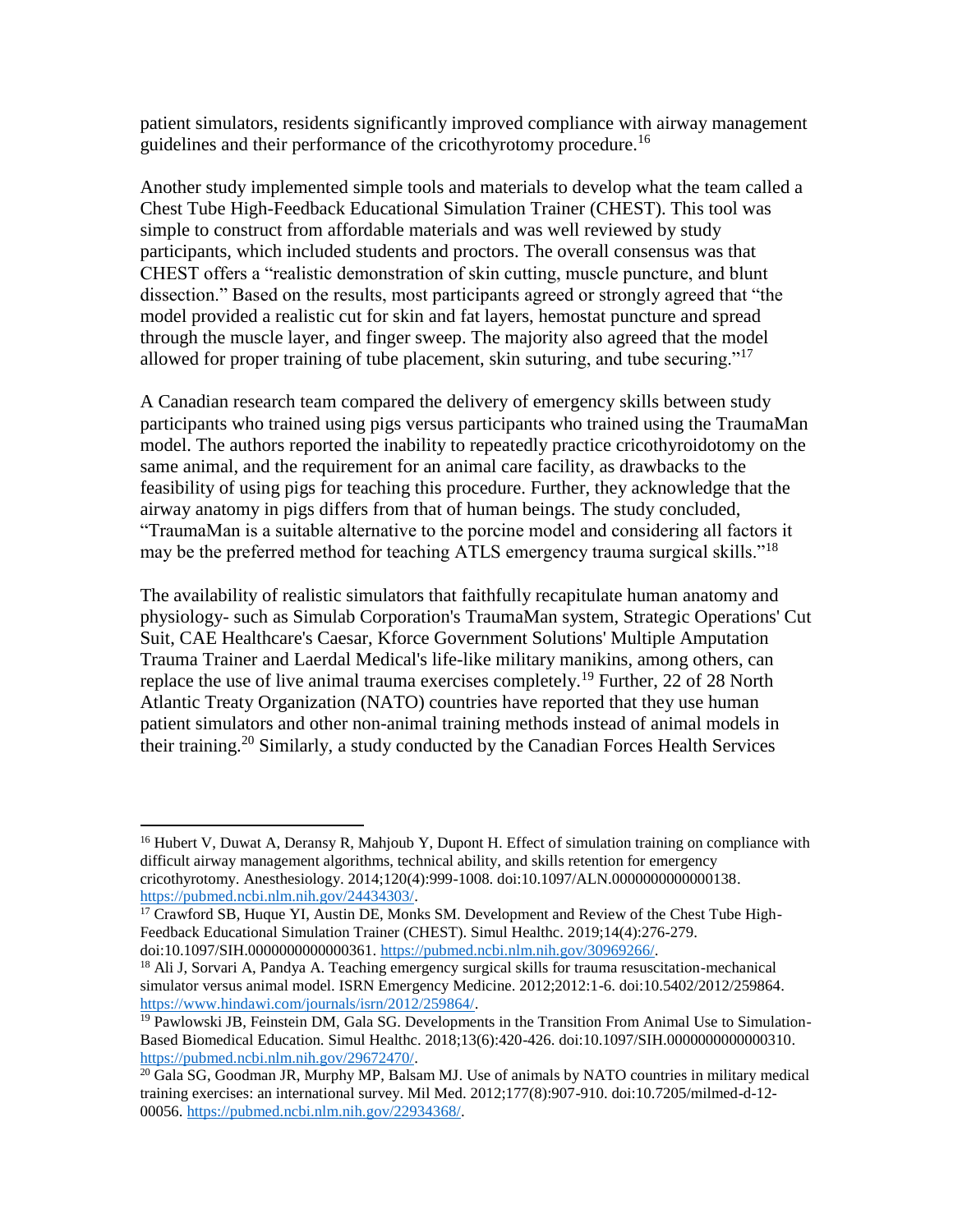found that a human simulator is equally effective as LTT for teaching trauma management skills to military medical personnel.<sup>21</sup>

Another study evaluating virtual reality medical training technology comes from researchers who developed a "realistic and dynamic model" to teach routine intubations, showing that it is "possible to model, in real-time, the dynamics of the endotracheal intubation procedure even in a fairly large virtual model." The authors note: "The threedimensional viewing and interaction available through virtual reality make it possible for physicians, pre-hospital personnel and students to practice many endotracheal intubations without ever touching a patient. The ability for a medical professional to practice a procedure multiple times prior to performing it on a patient will both enhance the skill of the individual while reducing the risk to the patient." $^{22}$ 

Immersive virtual reality (IVR) technologies can offer a realistic environment akin to real-world trauma management situations. This can enable medical providers to respond appropriately during real-life, high-stress situations. A team of researchers and military medical personnel developed four IVR scenarios based on the highest mortality battlefield injuries: hemorrhage, tension pneumothorax, and airway obstruction. The participants of this working group "unanimously indicated a high level of realism and potential training usefulness."<sup>23</sup>

## **III. Replacing Animal Use in Medical Training is More Effective, Ethical, and Economical**

There are federal ethical provisions in place regarding minimizing the use of animals in experiments and training:

- The eighth edition of the Guide for the Care and Use of Laboratory Animals states, "The Guide … endorses the following principles: consideration of alternatives (in vitro systems, computer simulations, and/or mathematical models) to reduce or replace the use of animals."<sup>24</sup>
- The U.S. Government Principles for the Utilization and Care of Vertebrate Animals Used in Testing, Research, and Training (1985) states, "The animals selected for a

 $\overline{\phantom{a}}$ <sup>21</sup> da Luz LT, Nascimento B, Tien H, et al. Current use of live tissue training in trauma: a descriptive systematic review. Can J Surg. 2015;58(3 Suppl 3):S125-S134. doi:10.1503/cjs.014114. [https://pubmed.ncbi.nlm.nih.gov/26100772/.](https://pubmed.ncbi.nlm.nih.gov/26100772/)

 $^{22}$  Mayrose J, Kesavadas T, Chugh K, Joshi D, Ellis DG. Utilization of virtual reality for endotracheal intubation training. Resuscitation. 2003;59(1):133-138. doi:10.1016/s0300-9572(03)00179-5. [https://pubmed.ncbi.nlm.nih.gov/14580744/.](https://pubmed.ncbi.nlm.nih.gov/14580744/)

<sup>&</sup>lt;sup>23</sup> Couperus K, Young S, Walsh R, et al. Immersive Virtual Reality Medical Simulation: Autonomous Trauma Training Simulator. Cureus. 2020;12(5):e8062. Published 2020 May 11. doi:10.7759/cureus.8062. [https://pubmed.ncbi.nlm.nih.gov/32542120/.](https://pubmed.ncbi.nlm.nih.gov/32542120/)

<sup>&</sup>lt;sup>24</sup> National Research Council (US) Committee for the Update of the Guide for the Care and Use of Laboratory Animals. (2011). Guide for the Care and Use of Laboratory Animals. [https://grants.nih.gov/grants/olaw/guide](https://grants.nih.gov/grants/olaw/guide-for-the-care-and-use-of-laboratory-animals.pdf)[for-the-care-and-use-of-laboratory-animals.pdf.](https://grants.nih.gov/grants/olaw/guide-for-the-care-and-use-of-laboratory-animals.pdf)